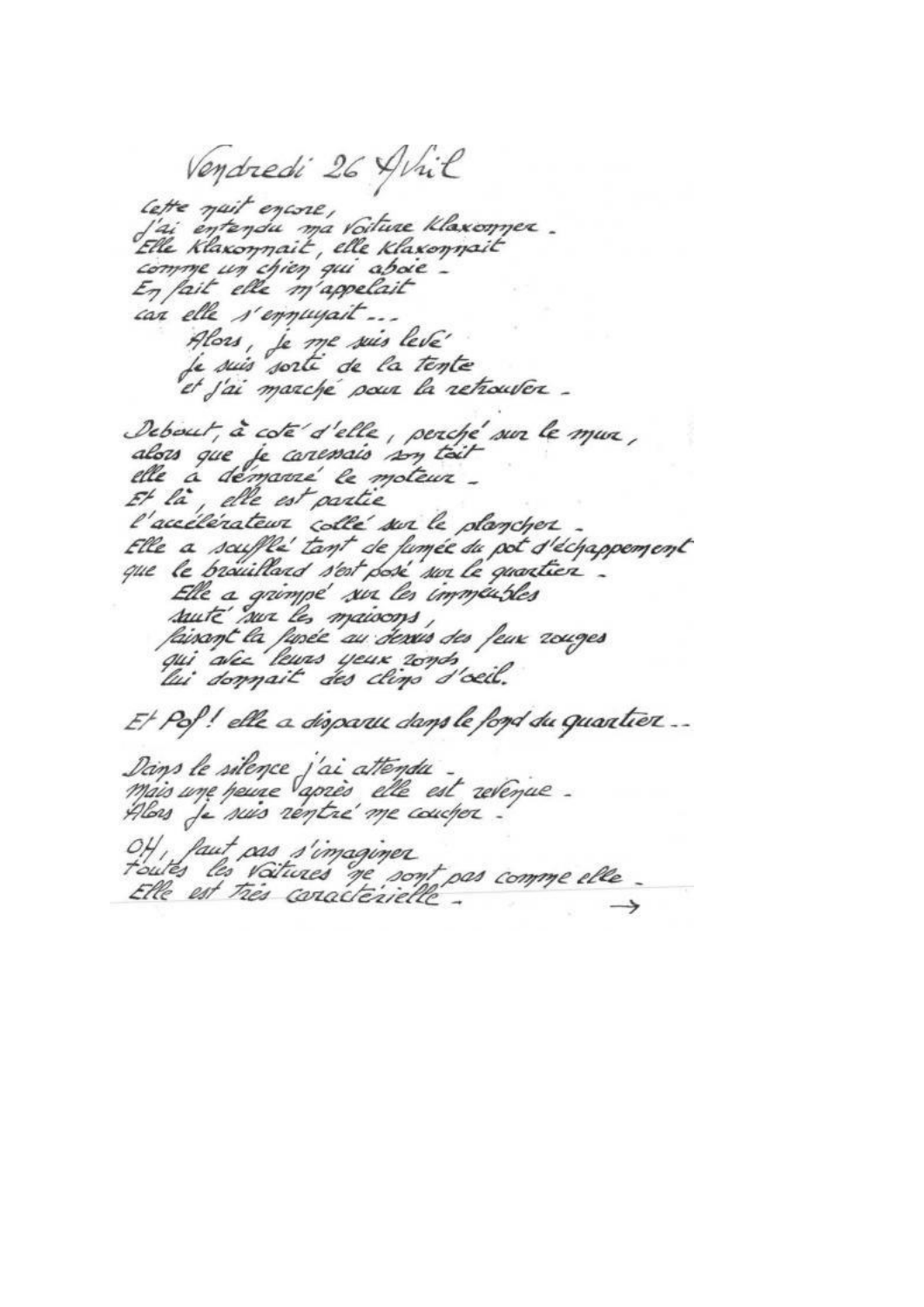Par exemple si elle a décide<br>elle refuse de démarrer<br>plois je vais à la boulamgeuie<br>factité une baguette de pain<br>et je la dépose dans le réservoir -<br>c'est fou ! Ou coup elle est contente elle fait tourner ses roues qui collent partait 'comme les escargots, et me conduit<br>sur les pentes des plus grandes montagnes Ma voituze elle me plait

C'est comme ça qu'on a campé et visité "New york"<br>Les yeux fermés l'ampée dernière<br>Bon : Je chanais des moteurs d'amtilique car elles n'ont pas de motéur les antilopes

Monsieur Bourgogne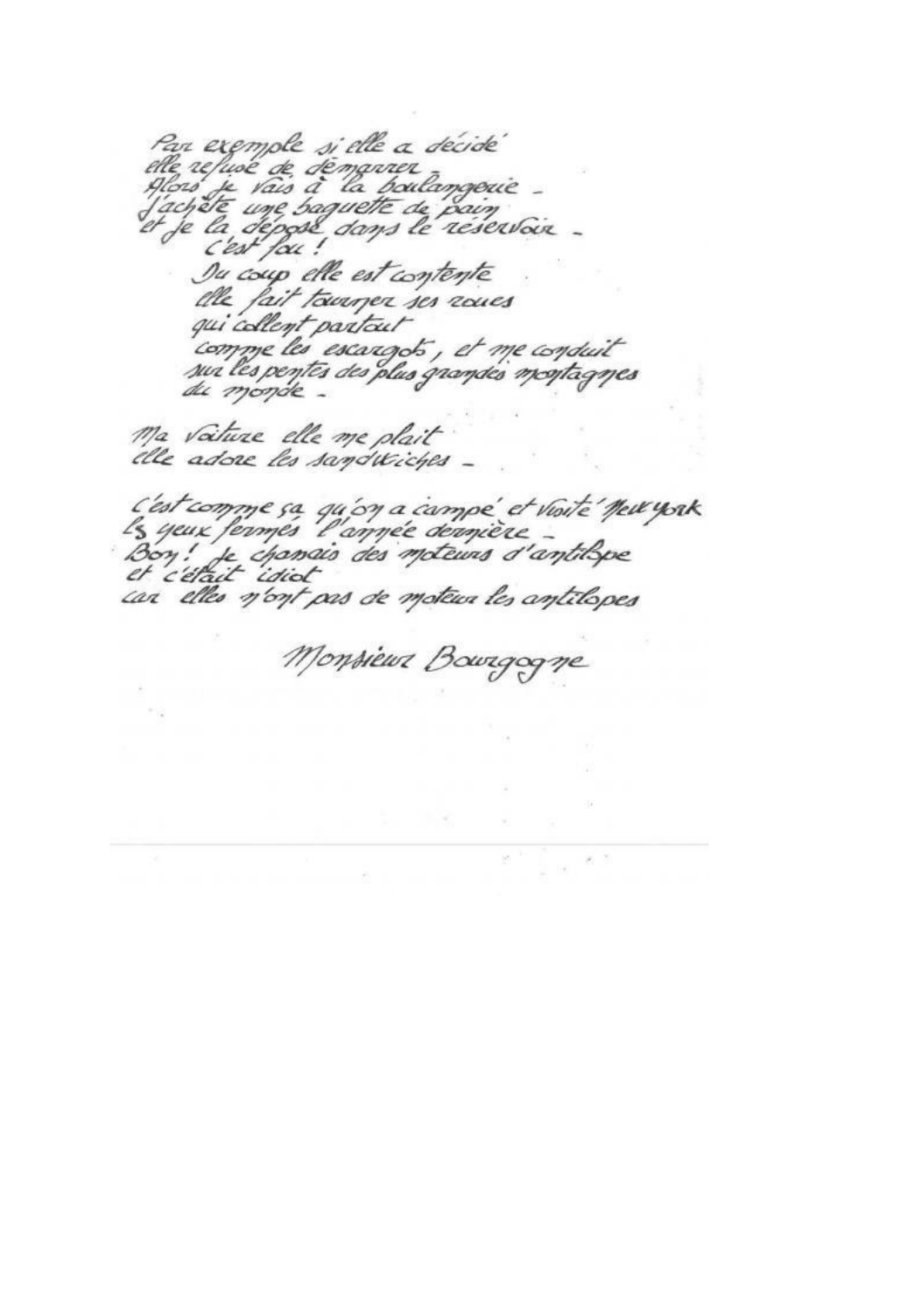

Friday the 26th of April

This night again, I heard my car honk. She honked, she honked like a barking dog. In fact she called me because she was bored… So I got up, I came out of the tent and I walked to meet her.

Standing, beside her, perched on the wall, as I was stroking her roof she started the engine. And then, she left the accelerator stuck to the floor. She blew so much smoke out of the exhaust pipe that fog came down on the neighbourhood.

She climbed up the buildings, jumped on the houses, rocketed over the red traffic lights which with their round eyes winked at her.

And poof! She disappeared at the end of the neighbourhood…

In the silence I waited. But after an hour she came back. So I went back to bed.

Oh, don't be mistaken, not all cars are like her. She's very temperamental. For example if she has decided so she refuses to start. So I go to the bakery. I buy a baguette and I place it in the tank. That's crazy! And so she's happy,